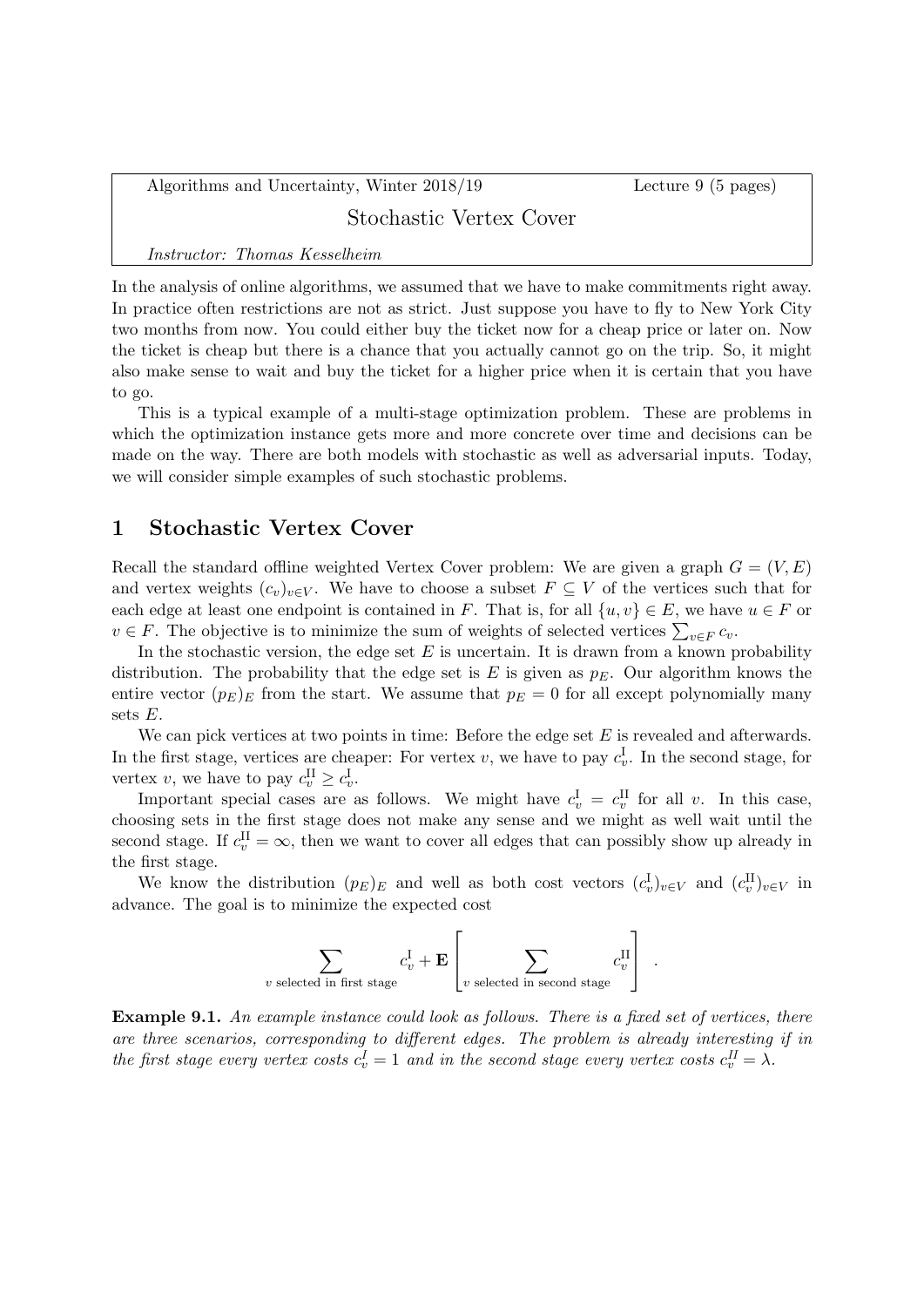

# 2 Our Goal

Observe that the stochastic vertex-cover problem can be modeled as a Markov decision process with time horizon  $T = 2$ . So, we could in principle use the algorithm based on dynamic programming to compute an optimal policy. However, the number of states will be huge. Computing it is at least as hard as solving the Vertex Cover problem optimally because one special case is that  $p_E = 1$  for one set E. Vertex Cover is an NP-hard problem, so we cannot hope to find an exact algorithm that runs in polynomial time. Therefore, we will be interested in approximating the optimal policy in polynomial time.

Given any instance  $\mathcal I$  of the problem, that is the probability distribution over edge sets and the different cost vectors, let  $C_{\mathcal{I}}(\pi)$  denote the expected cost of policy  $\pi$ . There is an optimal policy  $\pi^*_{\mathcal{I}}$  such that  $C_{\mathcal{I}}(\pi^*_{\mathcal{I}})$ . Our goal is to design a polynomial time algorithm with the following property. It is given an instance  $\mathcal I$  and it is supposed to compute a policy  $\pi$  such that  $C_{\mathcal{I}}(\pi) \leq \alpha \cdot C_{\mathcal{I}}(\pi_{\mathcal{I}}^{*})$ , where  $\alpha > 1$  is as small as possible.

Note that said  $\pi_{\mathcal{I}}^{*}$  is *not* the offline optimum. Indeed, there is not a lot we can do if we are compared to the offline optimum. Suppose we have only a single edge  $e$ , which has to be covered with probability  $\epsilon$ . Covering it in the first phase costs  $\epsilon$ ; in the second phase costs 1. Any policy has expected cost  $\epsilon$  but the offline optimum has expected cost  $\epsilon^2$ .

### 3 LP Relaxation

Our approach to approximating the optimal policy will be to first formulate a linear program that any policy has to fulfill but not every solution corresponds to a feasible policy. For the stochastic vertex-cover problem, we can write the following LP.

$$
\min \sum_{v \in V} c_v^{\text{I}} x_v + \sum_E p_E \sum_{v \in V} c_v^{\text{II}} y_{E,v}
$$
\n
$$
\text{subject to } x_u + y_{E,u} + x_v + y_{E,v} \ge 1 \qquad \text{for all } E, \{u, v\} \in E
$$
\n
$$
x_u, y_{E,u} \ge 0 \qquad \text{for all } E, u \in V
$$

Observe that we get a feasible solution by we setting  $x_v = 1$  if the optimal policy chooses vertex v in the first stage and  $y_{E,v} = 1$  if the optimal policy chooses vertex v in the second stage when the edge set is E. The objective function value is exactly the expected cost of the optimal policy.

## 4 A Simple Algorithm

Our approximation algorithm computes an optimal solution  $(x^*, y^*)$  to this LP. This can be done in polynomial time if  $p_E > 0$  for only polynomially many sets E. This solution does not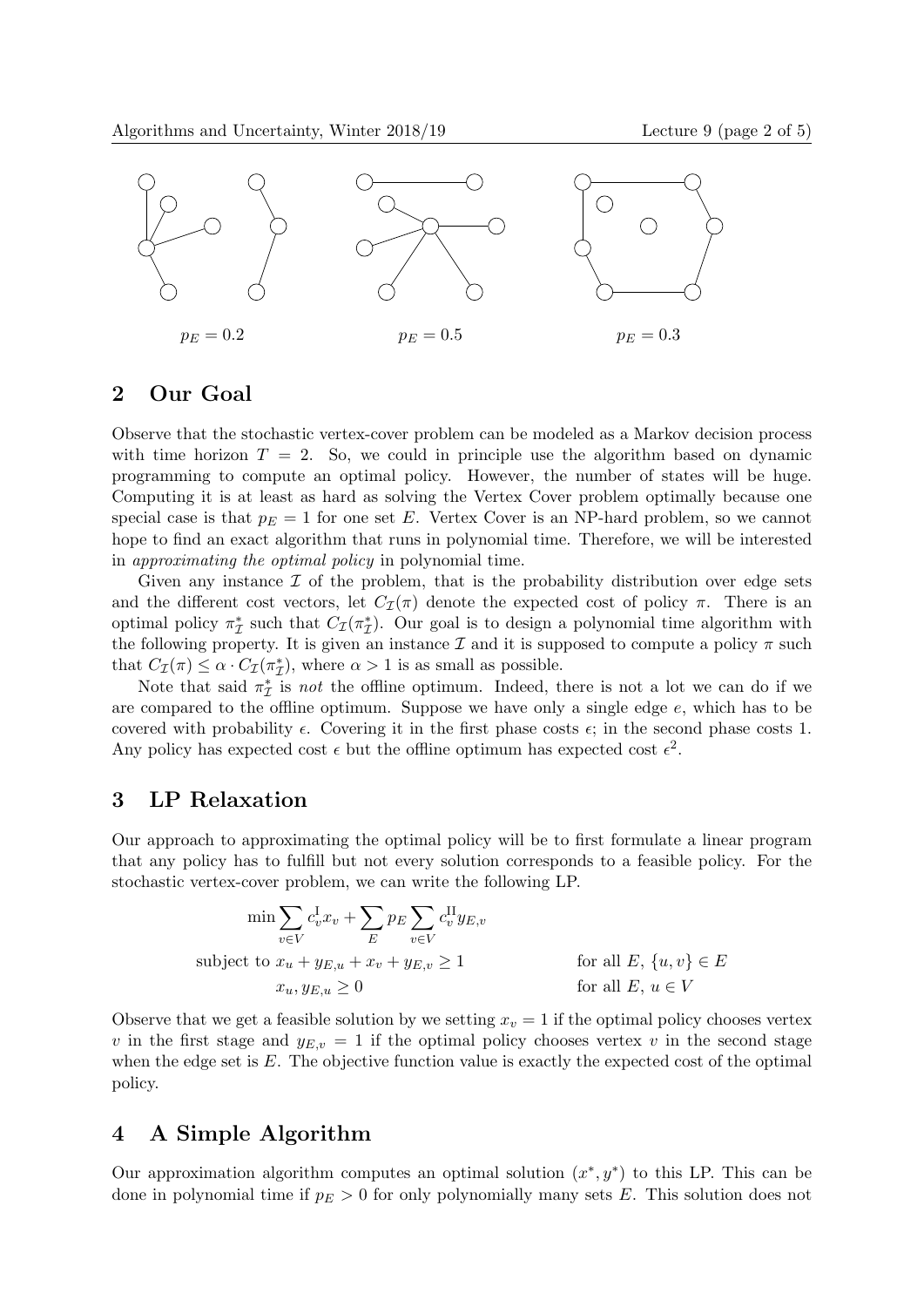.

necessarily correspond to a feasible policy because values can be fractional. We derive a feasible policy as follows.

- In the first stage, pick all vertices for which  $x_v^* \geq \frac{1}{4}$  $\frac{1}{4}$ .
- In the second stage, when knowing E, pick all vertices for which  $y_{E,v}^* \geq \frac{1}{4}$  $\frac{1}{4}$ .

**Theorem 9.2.** The algorithm computes a feasible policy whose expected cost is at most 4-times the cost of the optimal policy.

Proposition 9.3. The algorithm always computes a feasible policy.

*Proof.* Consider any scenario E and  $e = \{u, v\} \in E$ . As  $(x^*, y^*)$  is a feasible LP solution, we have

$$
x_u^* + y_{E,u}^* + x_v^* + y_{E,v}^* \ge 1
$$

This means that one of  $x_u^*, y_{E,u}^*, x_v^*,$  and  $y_{E,v}^*$  is at least  $\frac{1}{4}$ . This means that edge e is covered  $\Box$ in scenario E.

Proposition 9.4. The expected cost of the computed policy is at most 4-times the expected cost of the optimal policy.

*Proof.* Let  $F_0$  be the set of vertices picked by the computed policy in the first stage,  $F_E$  be the set of vertices picked in the second stage if the edge set is E.

We now have

$$
\sum_{v \in F_0} c_v^{\text{I}} \le 4 \sum_{v \in V} c_v^{\text{I}} x_v^* \quad \text{and} \quad \sum_{v \in F_E} c_v^{\text{II}} \le 4 \sum_{v \in V} c_v^{\text{II}} y_{E,v}^*.
$$

Therefore

$$
\sum_{v \in F_0} c_v^{\text{I}} + \mathbf{E} \left[ \sum_{v \in F_E} c_v^{\text{II}} \right] = \sum_{v \in F_0} c_v^{\text{I}} + \sum_{E} p_E \sum_{v \in F_E} c_v^{\text{II}} \le 4 \left( \sum_{v \in V} c_v^{\text{I}} x_v^* + \sum_{E} p_E \sum_{v \in V} c_v^{\text{II}} y_{E,v}^* \right)
$$

As observed above, the cost of the optimal LP-solution is upper bounded by the expected cost of the optimal policy.  $\Box$ 

#### 5 Challenge: Large Number of Scenarios

One major challenge of the LP-based approach is that the the LP enumerates all scenarios explicitly. This way, the number of variables and number of constraints in the LP grows linearly in the number of scenarios. Having many scenarios is not as hypothetical as it might sound. For example, if each edge is present with probability  $\frac{1}{2}$  independently, we would have  $2^{\frac{n(n-1)}{2}}$ different scenarios and the LP gets huge. This happens despite the fact that the probability distribution over scenarios can be described very easily.

The first question that one should ask is: How should such a probability distribution be represented? The most general approach is to say that the algorithm does not have access to the scenarios explicitly. Instead, it has sample access to the distribution: It may draw from it as often as necessary and will always see only the drawn set E.

A standard algorithmic approach is called sample-average approximation. Draw N times from the distribution and set  $\hat{p}_E$  to the fraction of times that scenario E was drawn. Now, run the algorithm pretending that the distribution is actually given by  $(\hat{p}_E)_E$ .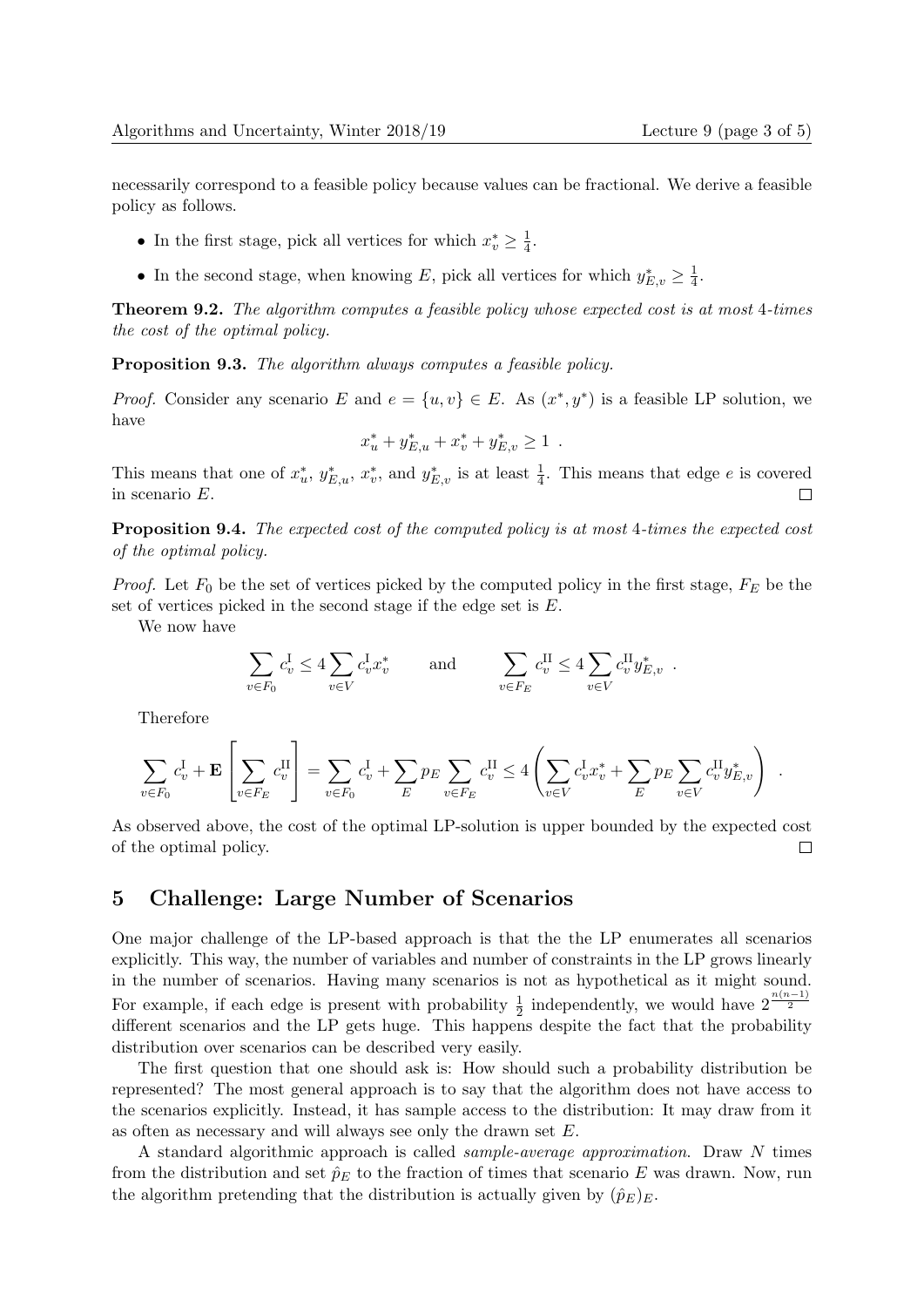The key question is: How large do we have to choose  $N$  so that the sample is a good representative of the distribution? There are many results giving answers to this question, often in a much more general form. Here, we will give an example calculation, which has some weaknesses. See the paper by Charikar, Chekuri, and Pál for a stronger bound.

To formalize the question, let  $X = \{(x_v)_{v \in V} \mid 0 \le x_v \le 1 \text{ for all } v\}$  be the set of all possible first-stage decision vectors x. For an assignment of the variables x in the LP, we define  $f(x)$  to be the optimal LP value with respect probability distribution  $(p_E)_E$ , keeping x fixed. We let  $\hat{f}(x)$  be the same quantity but with respect to the probability distribution  $(\hat{p}_E)_E$ .

Our algorithm uses a point x that minimizes  $\hat{f}$ , although it should actually minimize f.

**Theorem 9.5.** Let  $M = \max_{v \in V} c_v^I + c_v^H$ . For all  $\epsilon, \delta > 0$ , if  $N \geq \frac{9n^2M^2}{2\epsilon^2}$  $\frac{i^2 M^2}{2\epsilon^2} \ln \left( \frac{2}{\delta} \right)$  $\frac{2}{\delta}\left(\frac{3nM}{\epsilon}+1\right)^n\right),$ then

$$
\Pr\left[\text{There is } x \in X \text{ with } |\hat{f}(x) - f(x)| \ge \epsilon\right] \le \delta.
$$

This means that minimizing  $\hat{f}$  instead of f gives an additive error of less then  $2\epsilon$  with probability at least  $1 - \delta$ . The biggest weakness is that the bound depends on M. So, it is only pseudo-polynomial.

Proof. We will proceed in three steps.

Step 1: The first step is to consider only a fixed  $x \in X$ . Let  $g(x, E)$  be the cheapest way to cover all of E given that the (fractional) first-stage decision is fixed to x. Let  $E_1, \ldots, E_N$  be the scenarios drawn for the sample-average approximation. By this definition, we have

$$
\hat{f}(x) = \frac{1}{N} \sum_{i=1}^{N} g(x, E_i)
$$
.

Furthermore,  $f(x) = \mathbf{E}[g(x, E)]$ , where the expectation is over E. So, we can interpret  $\hat{f}(x)$ as an average of N independent real-valued random variables. Their expectations are exactly  $f(x)$ . This is a clear case for Hoeffding's inequality.

**Lemma 9.6** (Hoeffding's inequality). Let  $Z_1, \ldots, Z_N$  be independent random variables such that  $a_i \leq Z_i \leq b_i$  with probability 1. Let  $\overline{Z} = \frac{1}{N}$  $\frac{1}{N} \sum_{i=1}^{N} Z_i$  be their average. Then for all  $t \geq 0$ 

$$
\Pr\left[\left|\bar{Z} - \mathbf{E}\left[\bar{Z}\right]\right| \ge t\right] \le 2 \exp\left(-\frac{2N^2t^2}{\sum_{i=1}^N (b_i - a_i)^2}\right)
$$

.

.

Setting  $a_i = 0$ ,  $b_i = nM$  for all i, we get for all  $x \in X$  and all  $t > 0$ 

$$
\mathbf{Pr}\left[|\hat{f}(x) - f(x)| \ge t\right] \le 2 \exp\left(-\frac{2Nt^2}{n^2M^2}\right)
$$

**Step 2:** This probability bound holds for every fixed  $x \in X$  but we want the sums to be close for all x simultaneously. To get such a bound, we first approximate X by a mesh  $X'$ . The mesh X' contains only the points  $x \in X$  for which  $x_v$  is a multiple of  $\gamma$  for every  $v \in V$ . Here,  $\gamma$  is chosen appropriately small. By this definition, X' is finite. More precisely,  $|X'| = \left(\frac{1}{\gamma} + 1\right)^{n'}$ .

Recall the union bound.

**Lemma 9.7** (Union Bound). For any sequence of not necessarily disjoint events  $\mathcal{E}_1, \mathcal{E}_2, \ldots$ , we have

$$
\mathbf{Pr}\left[\mathcal{E}_1 \cup \mathcal{E}_2 \cup \ldots\right] \leq \mathbf{Pr}\left[\mathcal{E}_1\right] + \mathbf{Pr}\left[\mathcal{E}_2\right] + \ldots
$$